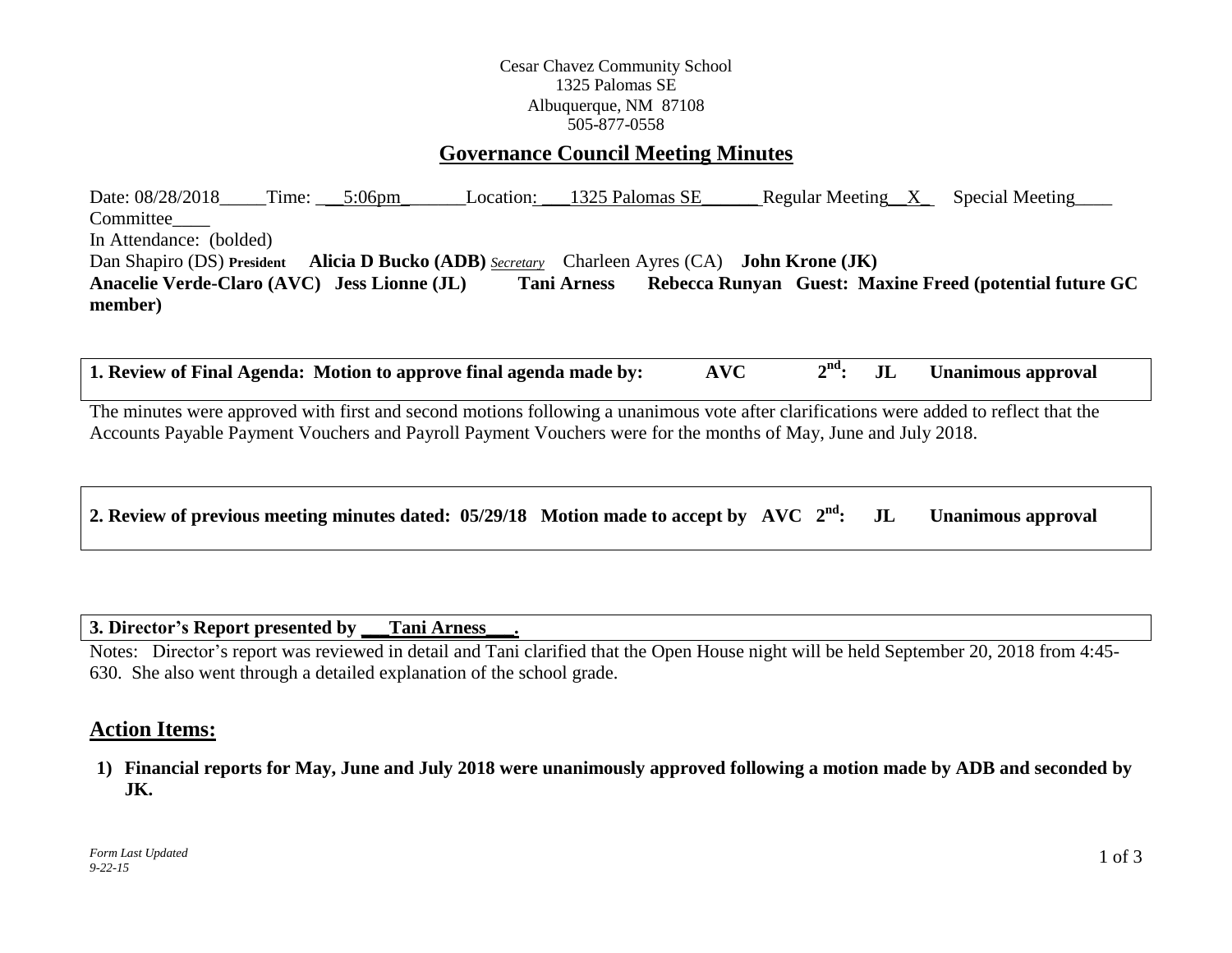Cesar Chavez Community School 1325 Palomas SE Albuquerque, NM 87108 505-877-0558

- **2) Accounts Payable Payment Vouchers and Payroll Payment Vouchers for May, June and July 2018 were unanimously approved following a motion made by JL and seconded by AVC.**
- **3) BARS were unanimously approved following a single motion made by AVC and seconded by ADB: 512-000-1819-0001-I 31400 Capital Outlay FY18 Carry-over \$ 119 512-000-1819-0002-IB 27183 NM Fresh Fruits & Vegetables FY19 Award \$ 2,000 512-000-1819-0003-IB 24106 IDEA-B FY19 Initial Budget \$ 50,553 512-000-1819-0004-I 24106 IDEA-B FY18 Carry-over \$ 5,591**
- **4) All attending GC members signed the Audit Conflict of Interest form.**
- **5) A motion was made by JL and seconded by ADB to approve and submit Title IX followed by unanimous approval.**
- **6) A motion was made by ADB and seconded by AVC to approve the Preventative Maintenance Program followed by unanimous approval.**
- **7) A motion was by AVC and seconded by JK to elect Jess Lionne as interim Vice President. This was followed by unanimous approval.**
- **8) A motion was made to approve the Resolution for Notice Requirements, 2018-2019 by JK and seconded by ADB followed by unanimous approval.**
- **9) A motion was made by AVC and seconded by JL to postpone the Instructional Materials Policy to a future meeting due to unavailability of items for discussion. This was followed by unanimous approval.**
- **10) A motion was made to re-approve IDEA-B budget for 2018-19 by AVC and seconded by JK followed by unanimous approval.**
- **11) A motion was made by ADB and seconded by JL to accept the resignation for personal reasons of Charleen Ayres from the GC. This was followed by unanimous approval. She will be missed dearly.**